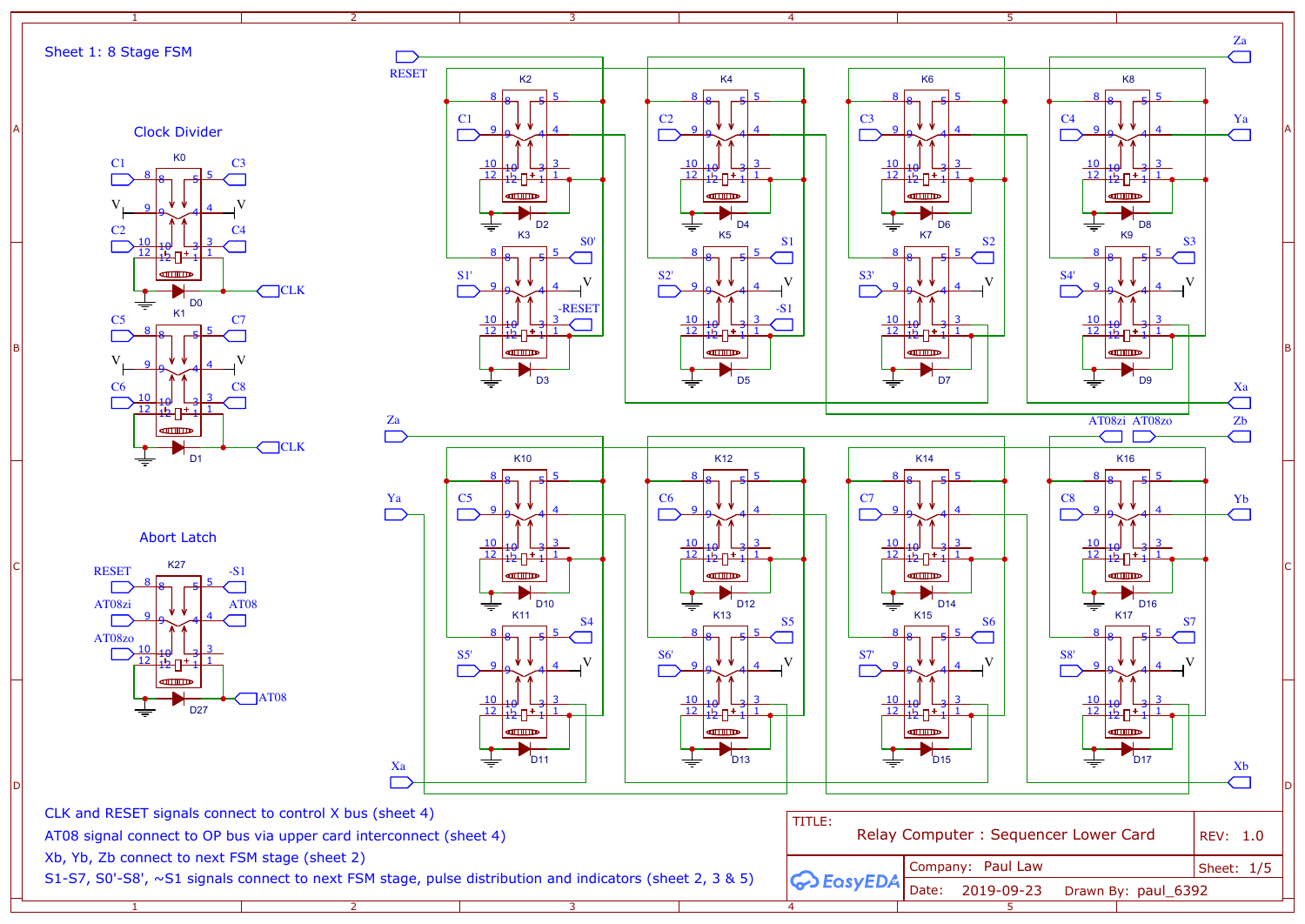1

2

3

4

5







S8-S11, S9'-S12', ~S1 signals connect to prev FSM stage, pulse distribution and indicators (sheet 1, 3 & 5) Xc, Yc, Zc connect to next FSM stage via upper card interconnect (sheet 4) AT10 and AT12 signal connect to OP bus via upper card interconnect (sheet 4) CLK and RESET signals connect to control X bus (sheet 4) Xb, Yb, Zb connect from previous FSM stage (sheet 1)

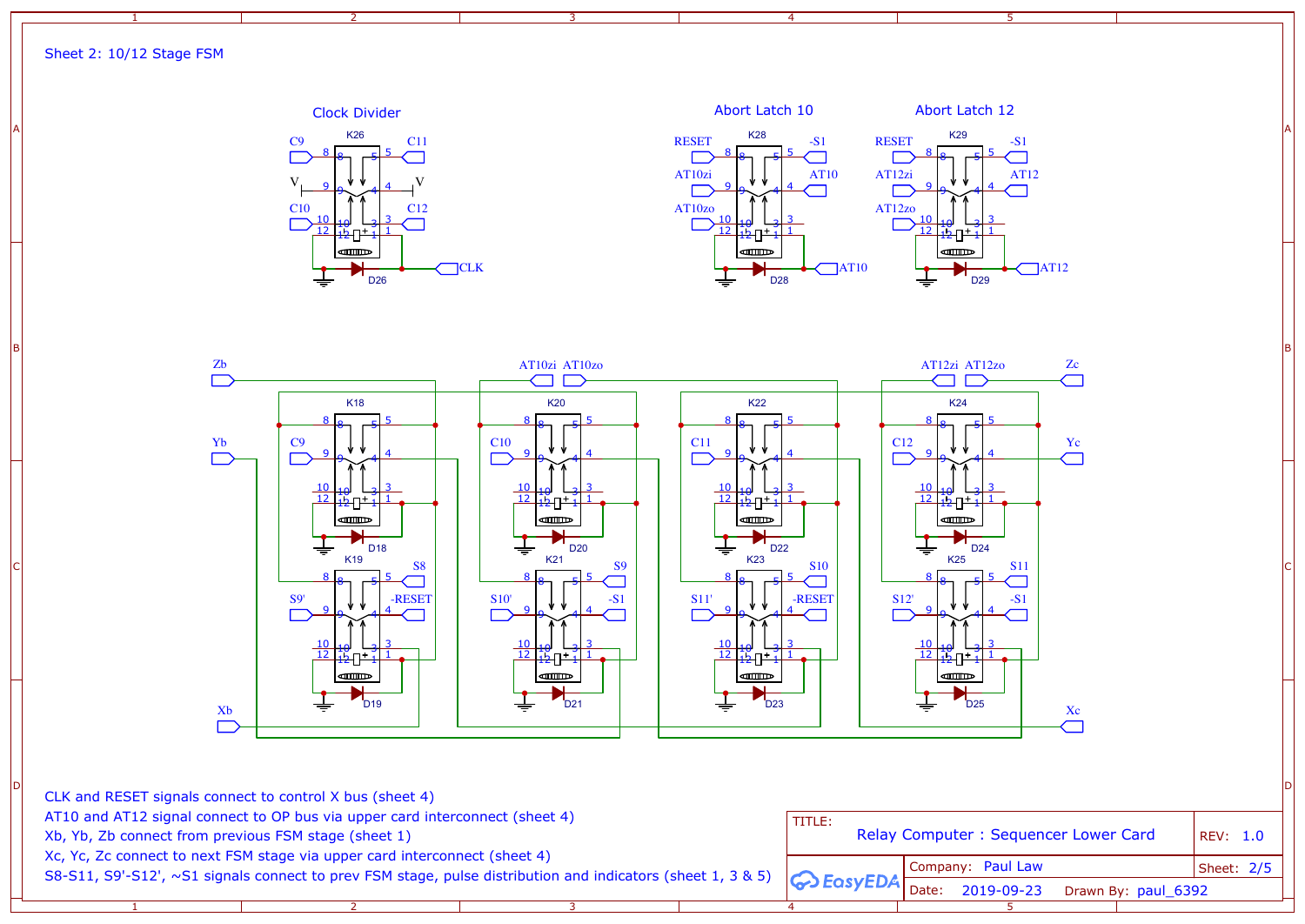1

2

3

4

5



Clock Divider **Abort Latch 14** K26 C15 C13 8 8 5 5 5  $V_{\perp}$  9  $\sqrt{V_{\perp}$  4  $\sqrt{V}$ و| 9  $4^{4}$ C14 C16 <u>10 | 19 | 13 | 3</u><br><mark>12 | 1</mark>2 | 12 | 1  $\Box$  $rac{1}{1}$ **diffusive CLK** D26

|                                                                                                                         | CLK and RESET signals connect to control X bus via lower card connect (sheet 4)                                                                               |                                                |                                                        |            |
|-------------------------------------------------------------------------------------------------------------------------|---------------------------------------------------------------------------------------------------------------------------------------------------------------|------------------------------------------------|--------------------------------------------------------|------------|
| AT14 signal connects to OP bus (sheet 4)<br>Xc, Yc, Zc connect from previous FSM stage via lower card connect (sheet 4) |                                                                                                                                                               | TITLE:<br>Relay Computer: Sequencer Upper Card |                                                        | REV: 1.0   |
|                                                                                                                         | Xd, Yd, Zd connect to next FSM stage (sheet 1)<br>S12-S15, S13'-S16', $\sim$ S1 signals connect to prev FSM stage, pulse dist and indicators (sheet 1, 3 & 5) | <b>GO</b> EasyEDA                              | Company: Paul Law<br>Drawn By: paul_6392<br>2019-09-23 | Sheet: 2/5 |



Sheet 2: 14 Stage FSM